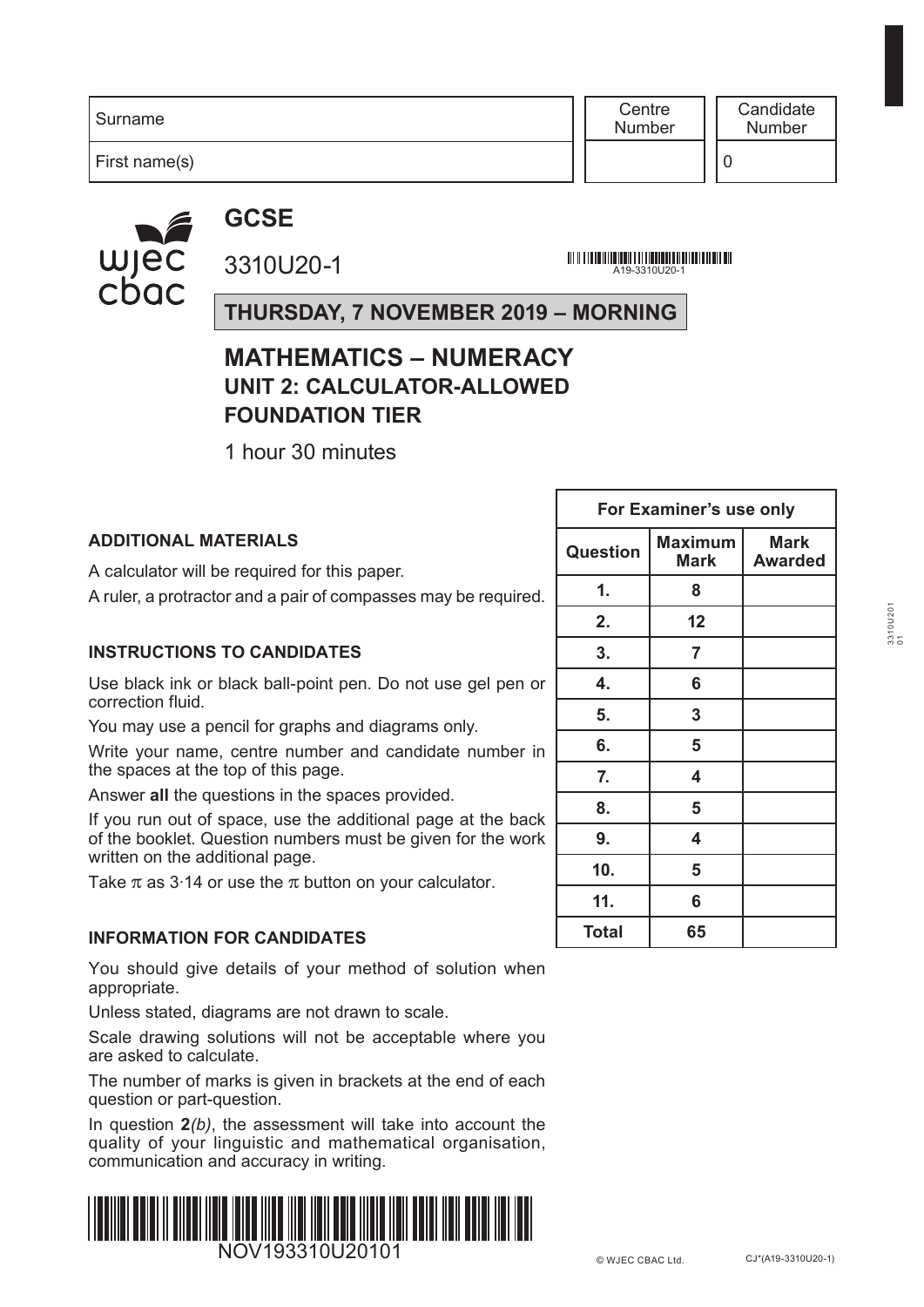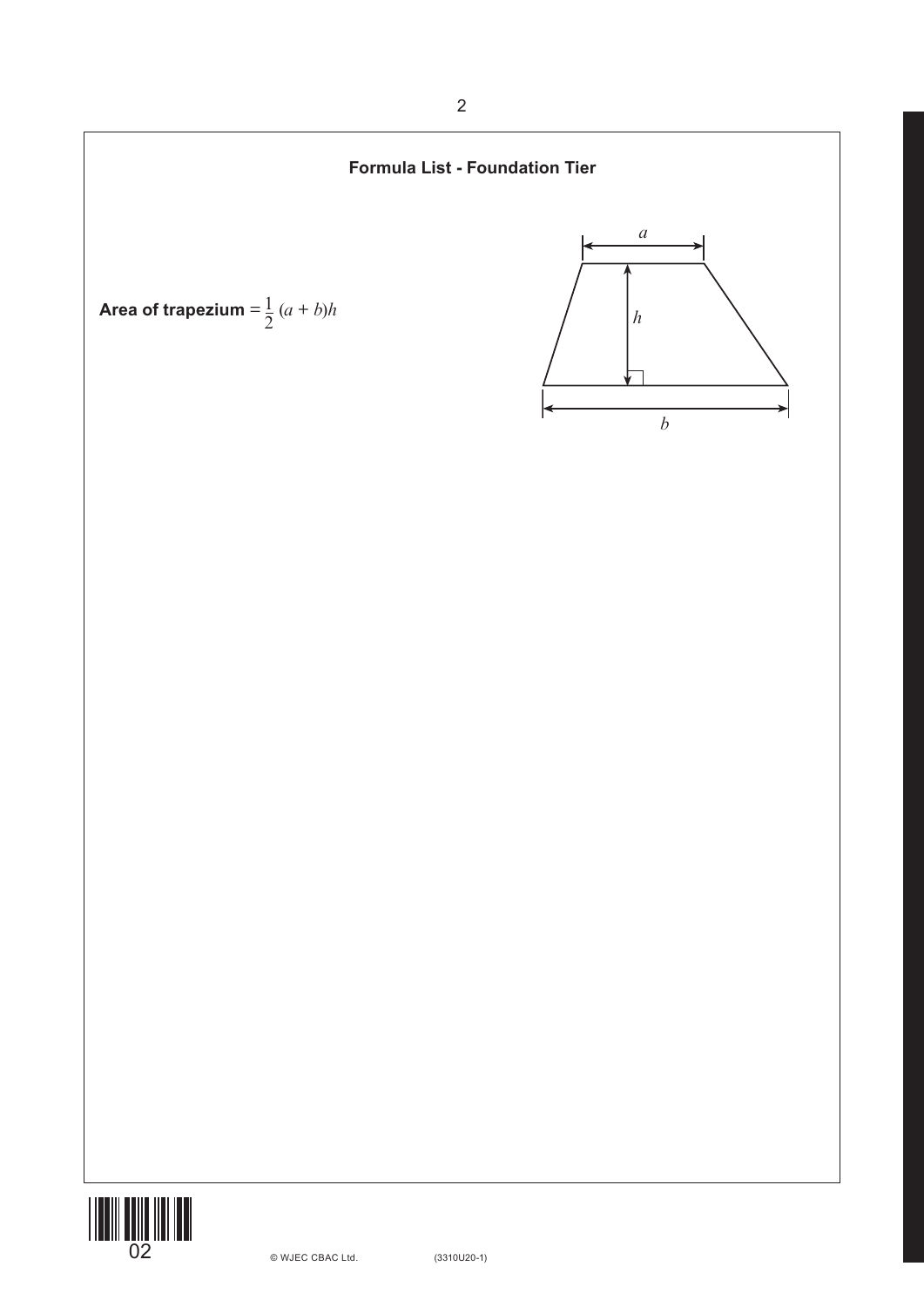3



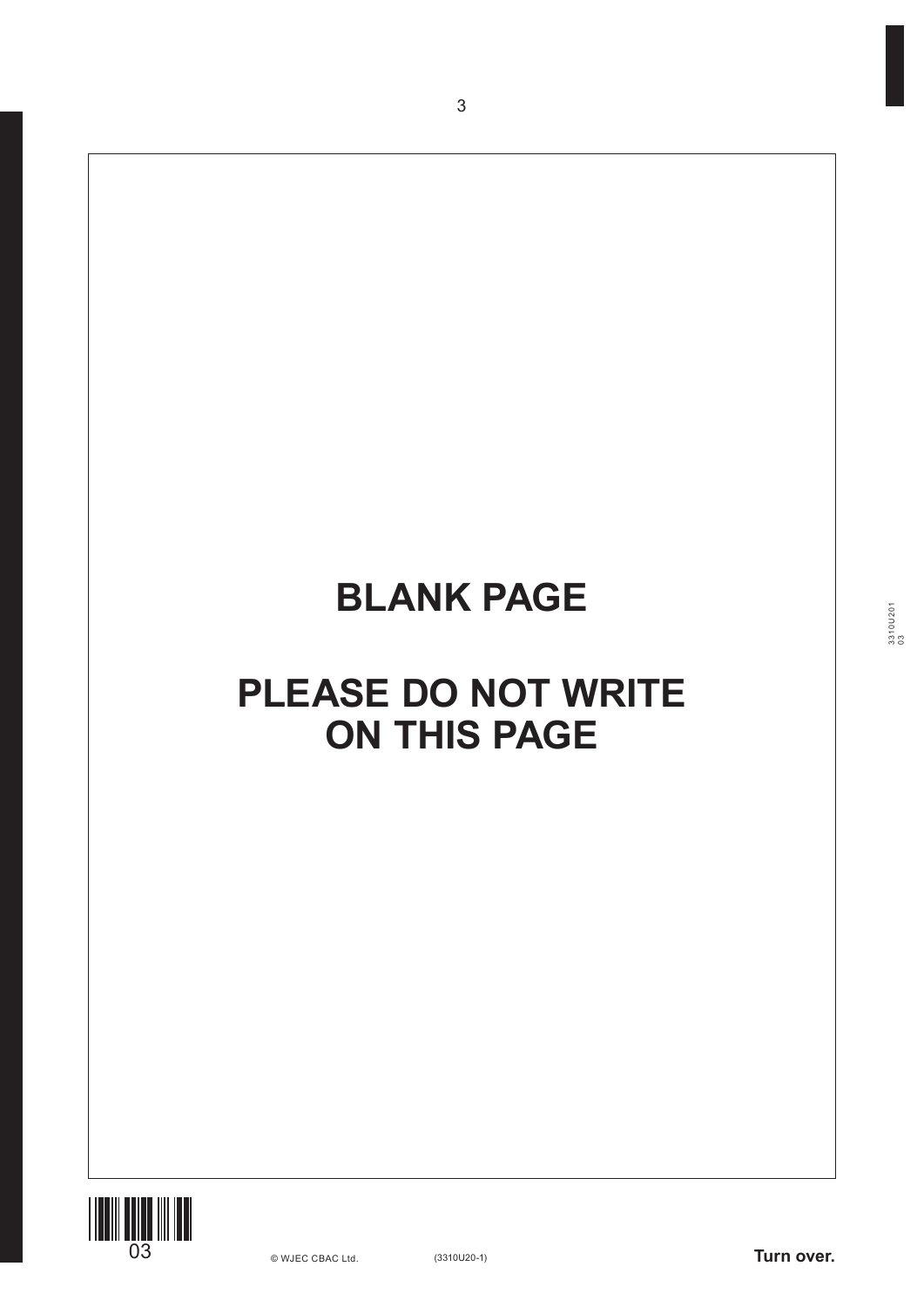

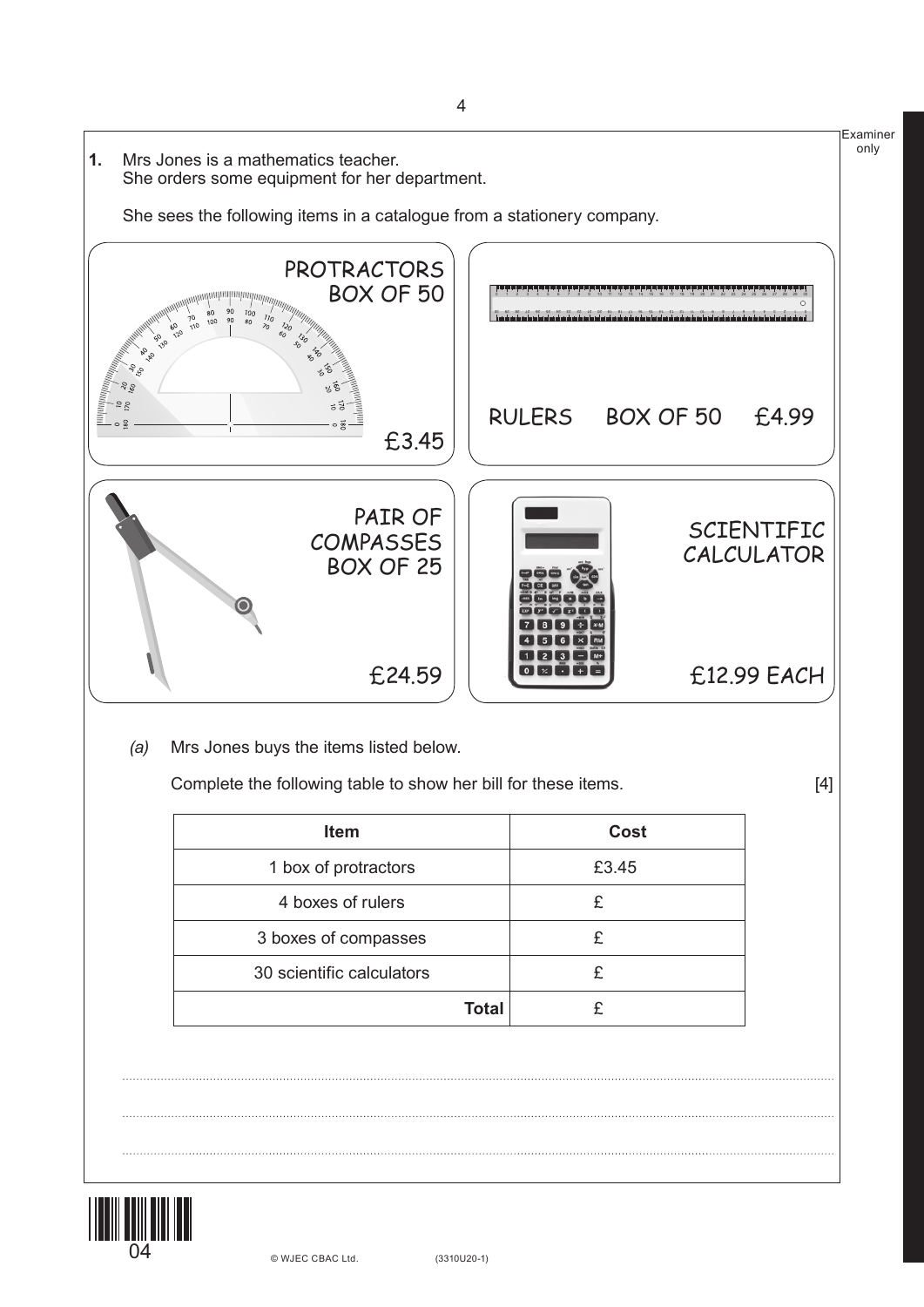| (b) | The company offers Mrs Jones a discount of 25% off the total cost of these items.<br>How much discount does she receive?                                                                                                                        | Examiner<br>only<br>$[2]$ |
|-----|-------------------------------------------------------------------------------------------------------------------------------------------------------------------------------------------------------------------------------------------------|---------------------------|
|     |                                                                                                                                                                                                                                                 |                           |
|     |                                                                                                                                                                                                                                                 |                           |
| (c) | After paying for the items, Mrs Jones has £164 left to spend on equipment for the<br>department.<br>She wants to spend the remaining money on buying as many scientific calculators as<br>possible.<br>There will be no discount on this order. |                           |
|     | How many extra calculators can Mrs Jones buy?                                                                                                                                                                                                   | $[2]$                     |
|     |                                                                                                                                                                                                                                                 |                           |
|     |                                                                                                                                                                                                                                                 |                           |



(3310U20-1) **Turn over.**

3310U201 3310U201<br>05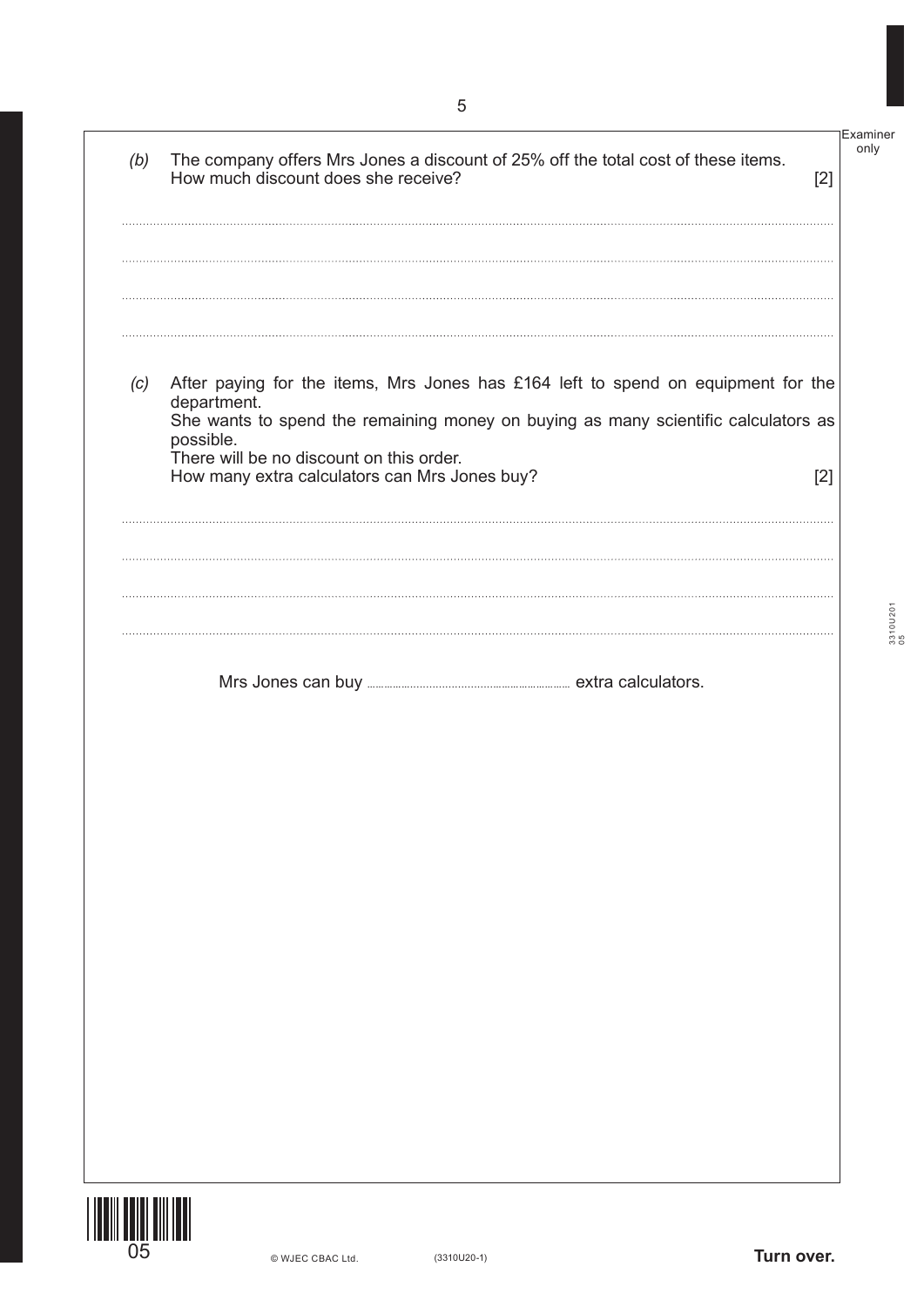|     | A company calculates its postage costs by using the following formula:                               |  |
|-----|------------------------------------------------------------------------------------------------------|--|
|     | Total postage costs $(E)$ =                                                                          |  |
|     | number of small letters $\times$ 0.65 + number of large letters $\times$ 0.98                        |  |
| (a) | Here is a note showing how many small letters and large letters were posted in a particular<br>week. |  |
|     | Total postage costs =                                                                                |  |
|     | 143 small letters                                                                                    |  |
|     | 50 large letters                                                                                     |  |
|     |                                                                                                      |  |
|     |                                                                                                      |  |
|     | Calculate the total postage costs for this week.<br>$[3]$                                            |  |
|     |                                                                                                      |  |
|     |                                                                                                      |  |
|     |                                                                                                      |  |
|     |                                                                                                      |  |
|     |                                                                                                      |  |
|     |                                                                                                      |  |
|     |                                                                                                      |  |
|     |                                                                                                      |  |
|     |                                                                                                      |  |
|     |                                                                                                      |  |
|     |                                                                                                      |  |
|     |                                                                                                      |  |
|     |                                                                                                      |  |
|     |                                                                                                      |  |
|     |                                                                                                      |  |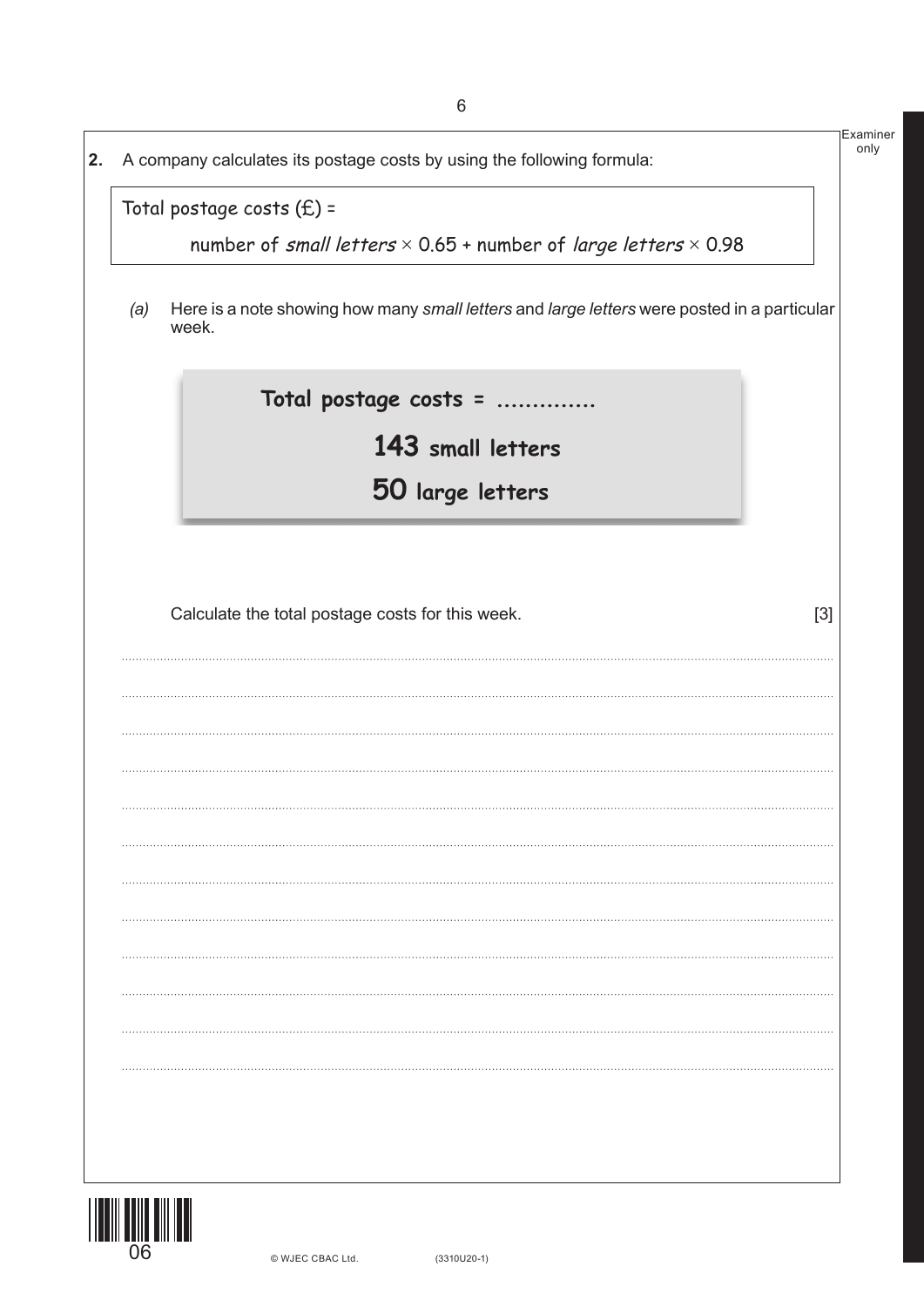|                              |                                                                                                                                   | Examiner    |
|------------------------------|-----------------------------------------------------------------------------------------------------------------------------------|-------------|
| (b)                          | In this part of the question, you will be assessed on the quality of your organisation,<br>communication and accuracy in writing. | only        |
|                              | Here is a note showing the total postage cost and the number of small letters posted the<br>following week.                       |             |
|                              | Total postage cost = $£119.47$                                                                                                    |             |
|                              | 125 small letters                                                                                                                 |             |
|                              | large letters                                                                                                                     |             |
|                              |                                                                                                                                   |             |
|                              | Find how many large letters were posted that week.<br>You must show all your working.<br>$[4 + 2$ OCW]                            |             |
|                              |                                                                                                                                   |             |
|                              |                                                                                                                                   | $3310$ U201 |
|                              |                                                                                                                                   |             |
|                              |                                                                                                                                   |             |
|                              |                                                                                                                                   |             |
|                              |                                                                                                                                   |             |
|                              |                                                                                                                                   |             |
|                              |                                                                                                                                   |             |
|                              |                                                                                                                                   |             |
|                              |                                                                                                                                   |             |
|                              |                                                                                                                                   |             |
|                              |                                                                                                                                   |             |
|                              |                                                                                                                                   |             |
|                              |                                                                                                                                   |             |
| I III III III III IIII IIIII |                                                                                                                                   |             |



(3310U20-1) **Turn over.**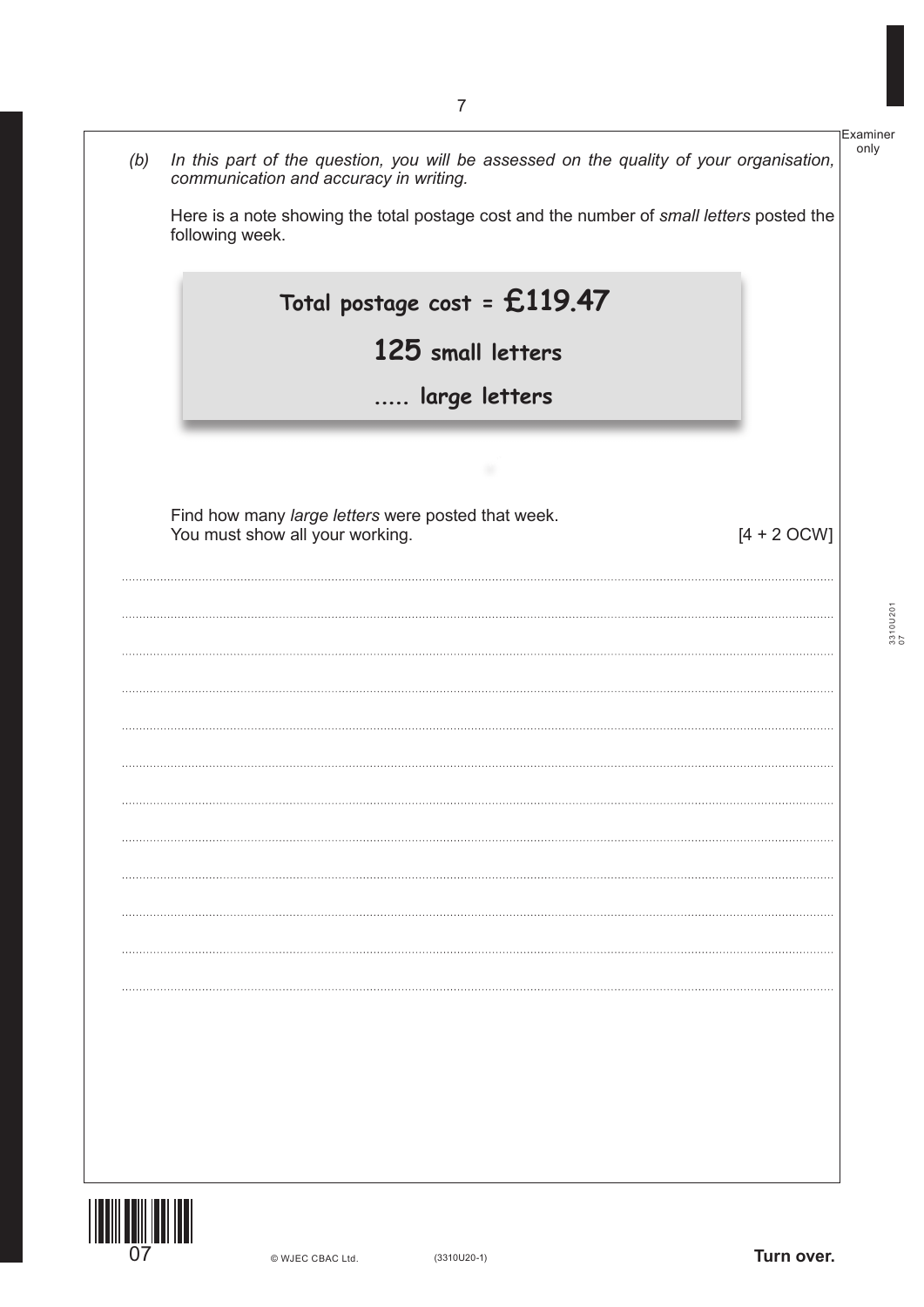|            | The company produces some postcards to advertise the business.<br>The postcards are rectangular. |                            |                        | Examiner<br>only |
|------------|--------------------------------------------------------------------------------------------------|----------------------------|------------------------|------------------|
|            | The dimensions can be seen on the diagram below.                                                 |                            |                        |                  |
|            |                                                                                                  | 15 cm                      |                        |                  |
|            |                                                                                                  |                            |                        |                  |
|            |                                                                                                  |                            |                        |                  |
|            |                                                                                                  |                            |                        |                  |
|            |                                                                                                  |                            | $10-5$ cm              |                  |
|            |                                                                                                  |                            |                        |                  |
|            |                                                                                                  |                            |                        |                  |
|            |                                                                                                  |                            |                        |                  |
|            |                                                                                                  | Diagram not drawn to scale |                        |                  |
| (c)        | What is the perimeter of the postcard?<br>Circle your answer.                                    |                            |                        |                  |
|            |                                                                                                  |                            |                        | $[1]$            |
| $50-10$ cm | 25.5cm                                                                                           | 51 cm                      | $157.5 \, \text{cm}^2$ | $157.5$ cm       |
|            |                                                                                                  |                            |                        |                  |
|            |                                                                                                  |                            |                        |                  |
|            |                                                                                                  |                            |                        |                  |
|            |                                                                                                  |                            |                        |                  |
|            |                                                                                                  |                            |                        |                  |
|            |                                                                                                  |                            |                        |                  |
| 08         | © WJEC CBAC Ltd.                                                                                 | $(3310U20-1)$              |                        |                  |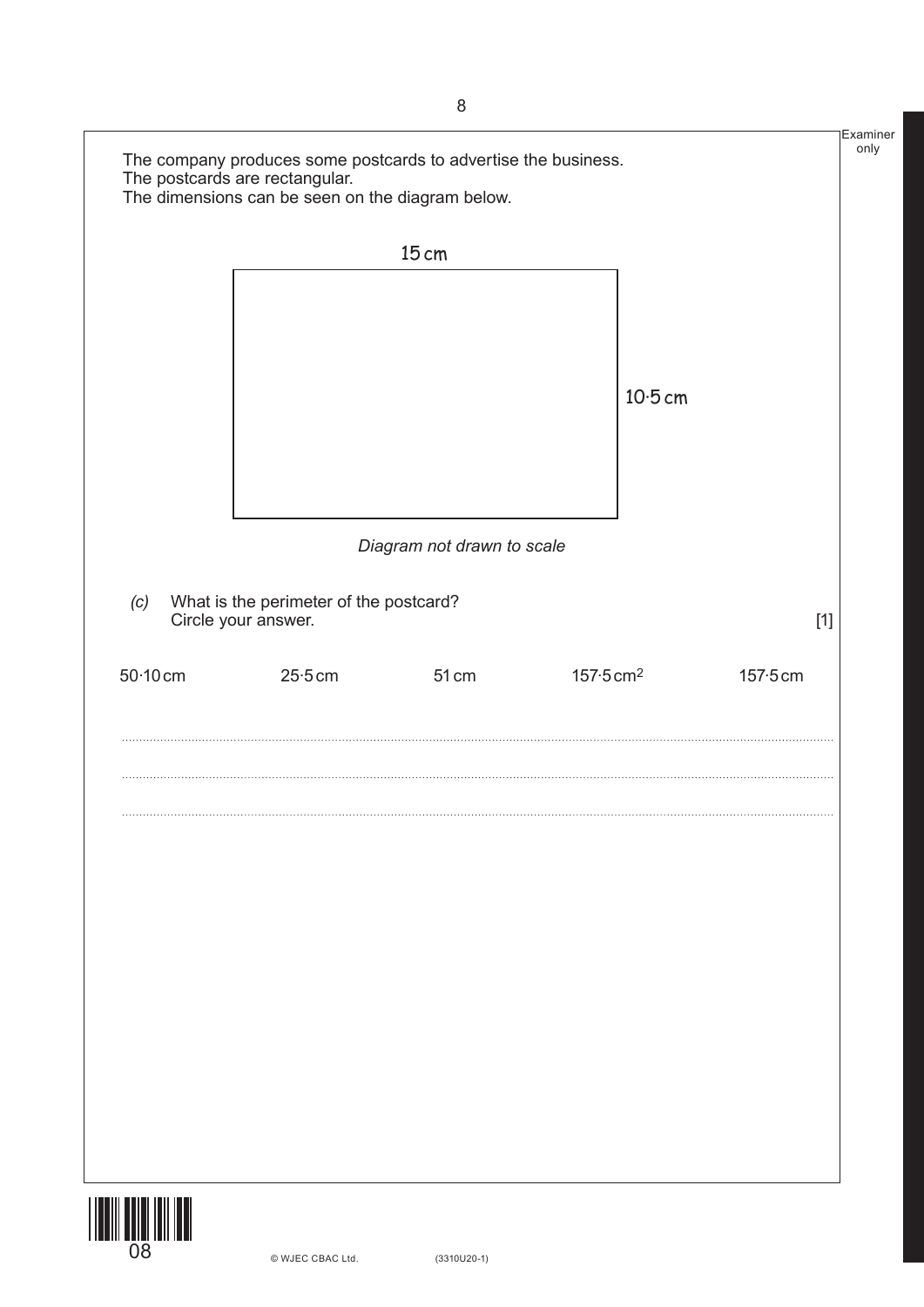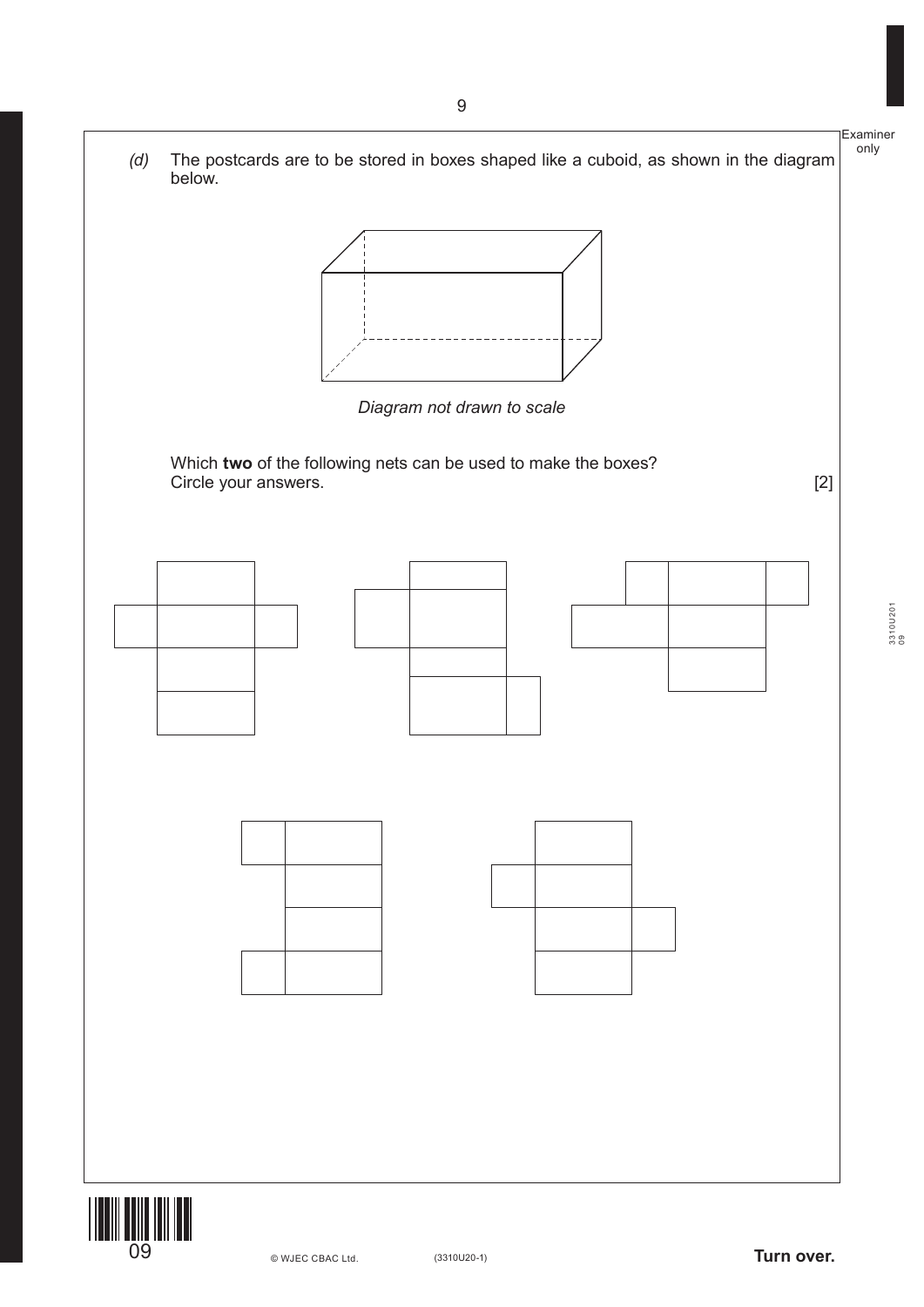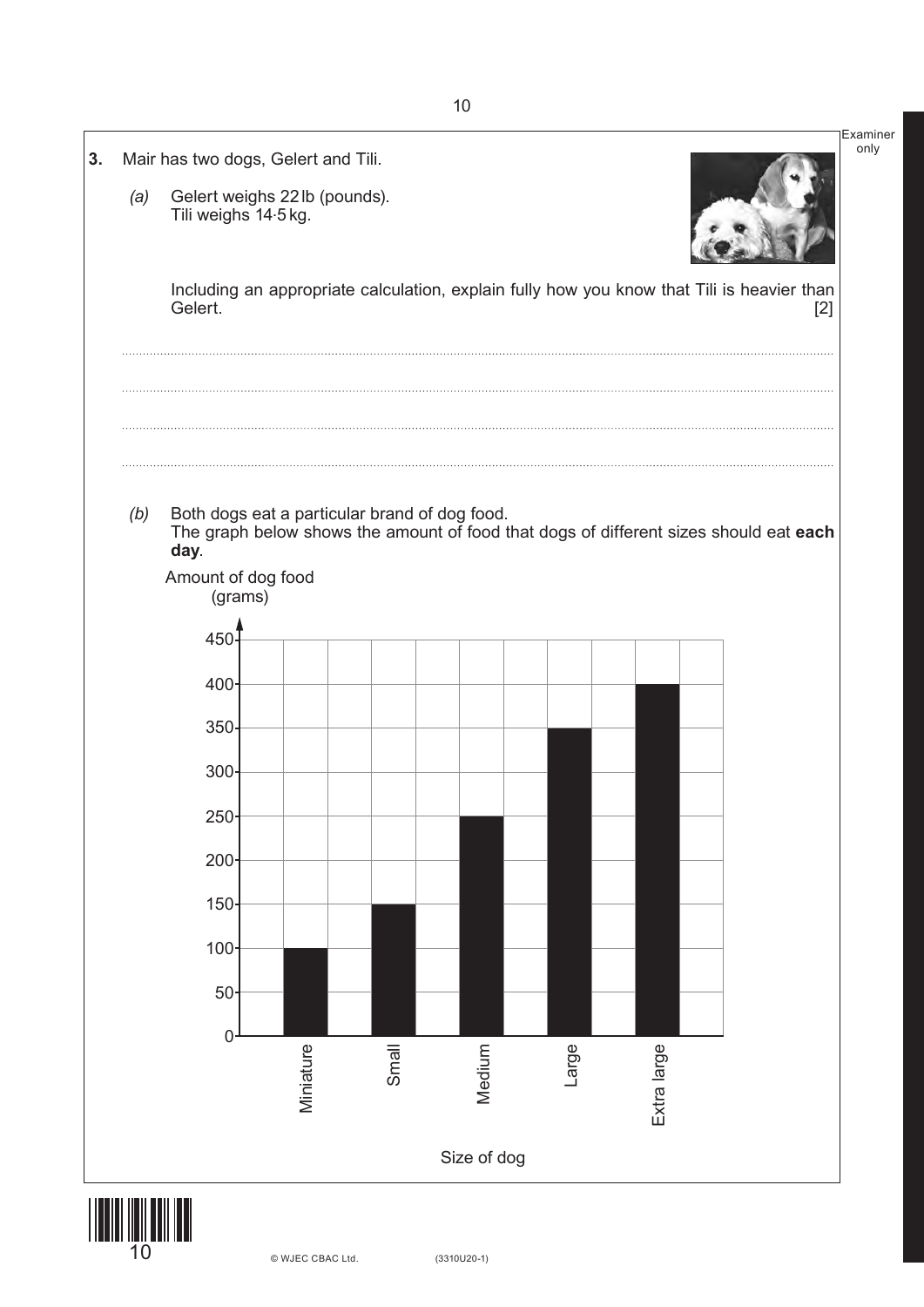Examiner only

> 3310U201 3310U201<br>11

| Using the graph, how much food in total should Gelert and Tili eat each day?             |  |
|------------------------------------------------------------------------------------------|--|
| (i)                                                                                      |  |
|                                                                                          |  |
| (ii)                                                                                     |  |
| Mair buys an 18kg bag of the dog food.<br>How many days will the 18 kg bag of food last? |  |
|                                                                                          |  |
|                                                                                          |  |
|                                                                                          |  |
|                                                                                          |  |
|                                                                                          |  |
|                                                                                          |  |
|                                                                                          |  |
|                                                                                          |  |
|                                                                                          |  |
|                                                                                          |  |
|                                                                                          |  |
|                                                                                          |  |
|                                                                                          |  |
|                                                                                          |  |
|                                                                                          |  |
|                                                                                          |  |
|                                                                                          |  |
|                                                                                          |  |
|                                                                                          |  |
|                                                                                          |  |

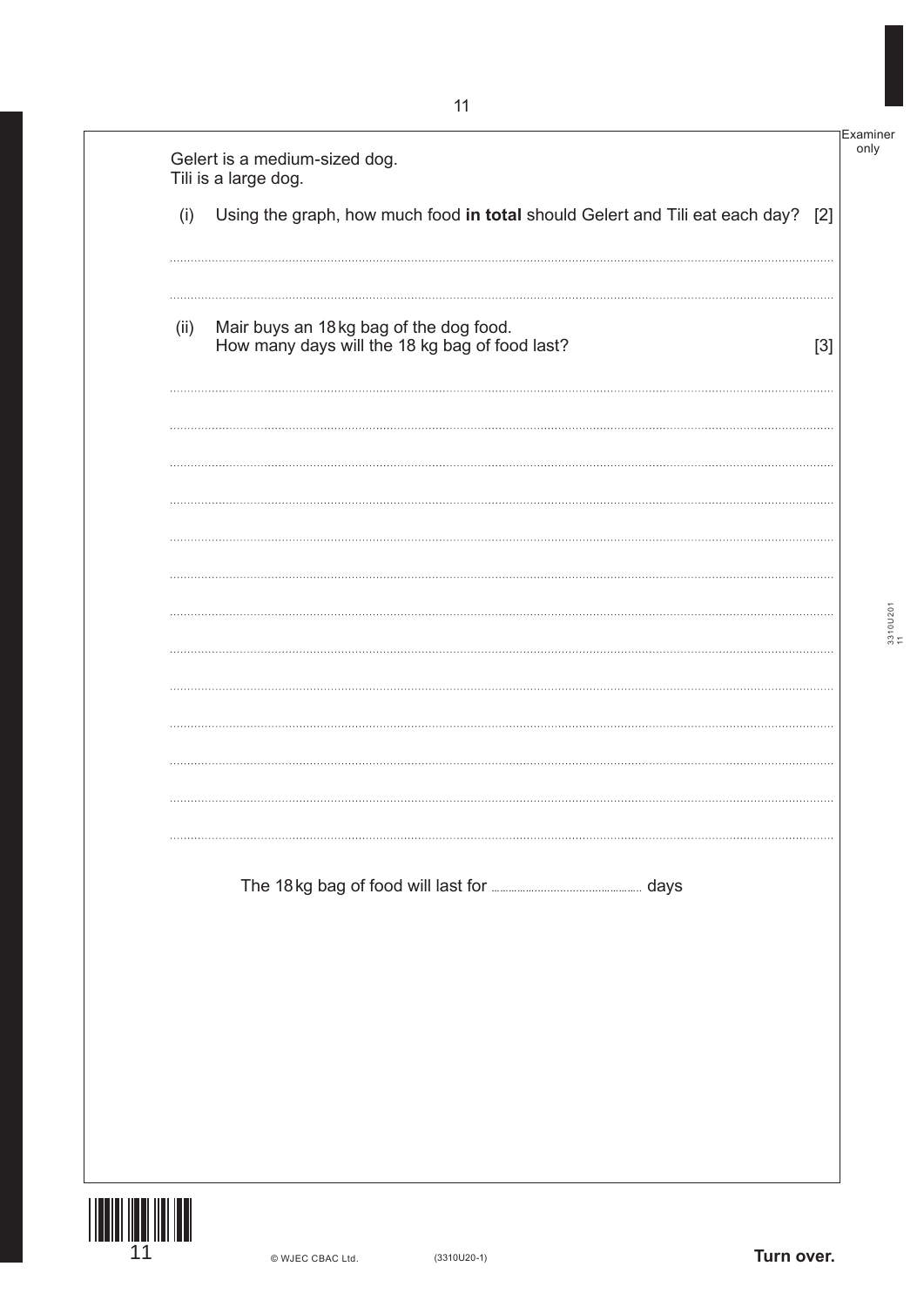|    |                                                          |                                                                                                  | Examiner<br>only |
|----|----------------------------------------------------------|--------------------------------------------------------------------------------------------------|------------------|
| 4. | the day.                                                 | Evan wears a fitness watch that shows the time and the number of steps he has taken during       |                  |
|    | Evan goes for a run one evening.                         | The displays on his watch at the beginning of the run and at the end of the run are shown below. |                  |
|    | <b>Beginning of the run</b>                              |                                                                                                  |                  |
|    | <b>TIME</b>                                              | <b>STEPS</b>                                                                                     |                  |
|    |                                                          |                                                                                                  |                  |
|    | End of the run                                           |                                                                                                  |                  |
|    | <b>TIME</b>                                              | <b>STEPS</b>                                                                                     |                  |
|    |                                                          |                                                                                                  |                  |
|    | For how long did Evan run?<br>(a)<br>Circle your answer. | $[1]$                                                                                            |                  |
|    | 24 minutes<br>22 minutes                                 | 52 minutes<br>36 minutes<br>76 minutes                                                           |                  |
|    |                                                          |                                                                                                  |                  |
|    | (b)                                                      | Write, in words, the number of steps displayed on Evan's watch at the end of the run. [1]        |                  |
|    |                                                          |                                                                                                  |                  |
|    |                                                          |                                                                                                  |                  |
|    |                                                          |                                                                                                  |                  |
|    |                                                          |                                                                                                  |                  |
|    | © WJEC CBAC Ltd.                                         | $(3310U20-1)$                                                                                    |                  |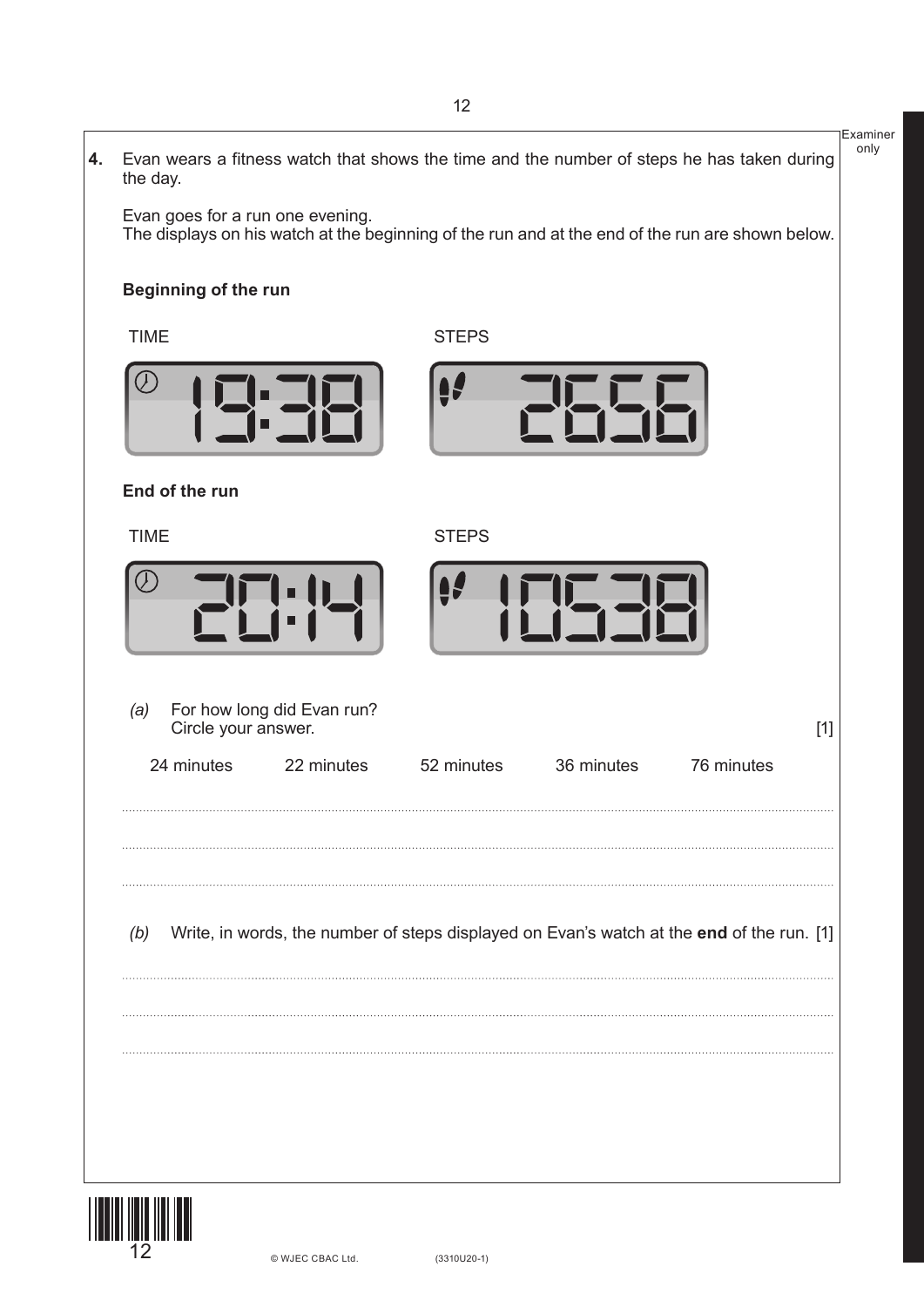|                  | <b>Steps per Mile</b>        |       |
|------------------|------------------------------|-------|
| 5 feet           | 2514 steps                   |       |
| 5 feet 1 inch    | 2473 steps                   |       |
| 5 feet 2 inches  | 2433 steps                   |       |
| 5 feet 3 inches  | 2395 steps                   |       |
| 5 feet 4 inches  | 2357 steps                   |       |
| 5 feet 5 inches  | 2321 steps                   |       |
| 5 feet 6 inches  | 2286 steps                   |       |
| 5 feet 7 inches  | 2252 steps                   |       |
| 5 feet 8 inches  | 2218 steps                   |       |
| 5 feet 9 inches  | 2186 steps                   |       |
| 5 feet 10 inches | 2155 steps                   |       |
| 5 feet 11 inches | 2125 steps                   |       |
| 6 feet           | 2095 steps                   |       |
|                  |                              | $[4]$ |
|                  |                              |       |
|                  |                              |       |
|                  |                              |       |
|                  |                              |       |
|                  |                              |       |
|                  |                              |       |
|                  | How many miles did Evan run? |       |

Evan is 5 feet 7 inches tall.

*(c)* Evan wants to know how many miles he has run.

The table below, taken from the internet, gives this information.

The number of steps taken to complete one mile depends upon the runner's height.

Examiner only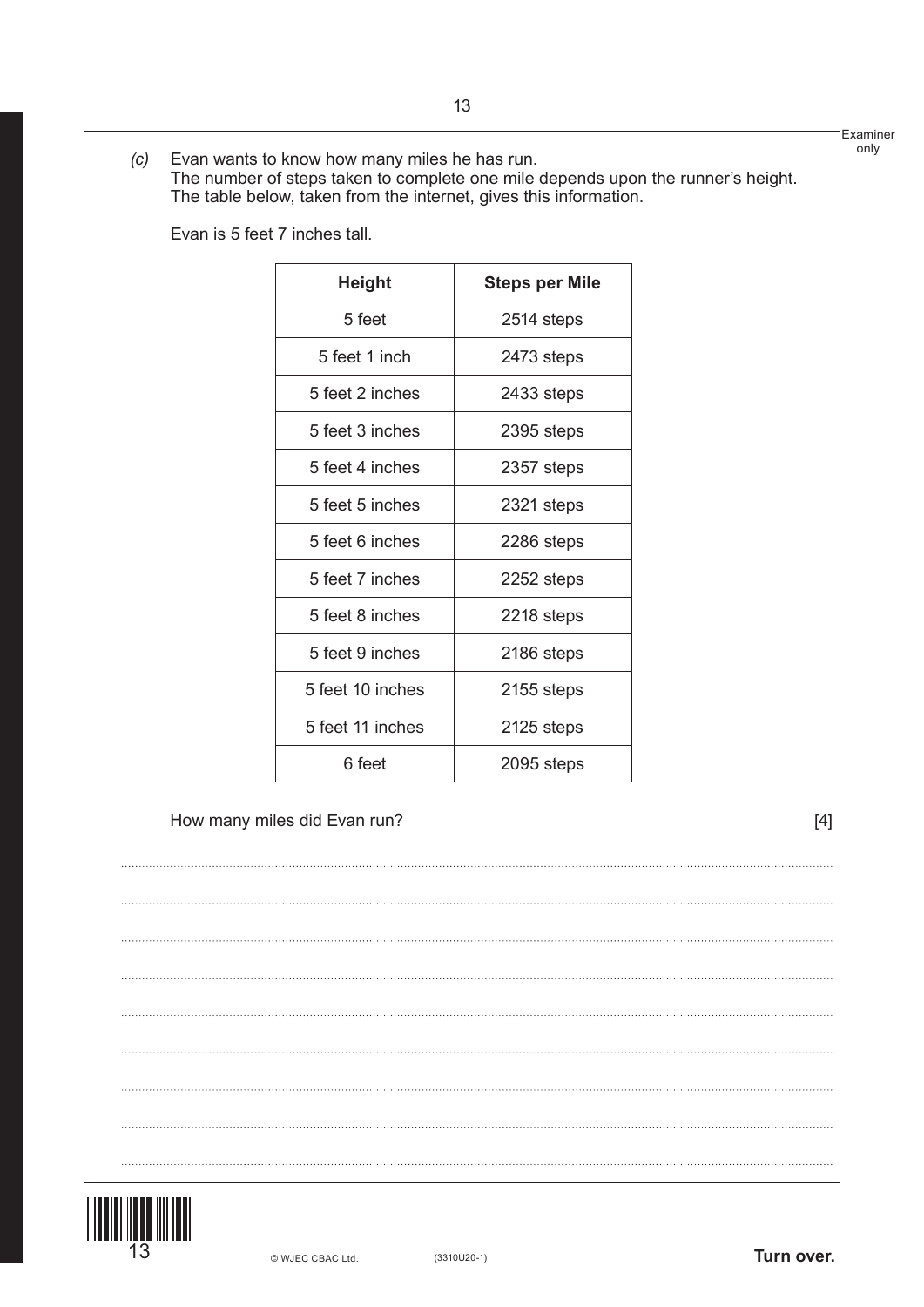| 5. | Ceri and Paulo both sit the same mathematics test.<br>The test is marked out of 125.                                                                  | Examiner<br>only |
|----|-------------------------------------------------------------------------------------------------------------------------------------------------------|------------------|
|    | Ceri scores 78 marks in the test.<br>Paulo's result is 64%.                                                                                           |                  |
|    | Who has the higher result in this mathematics test?<br>You must show all your working.                                                                | $[3]$            |
|    |                                                                                                                                                       |                  |
|    |                                                                                                                                                       |                  |
|    |                                                                                                                                                       |                  |
|    |                                                                                                                                                       |                  |
|    |                                                                                                                                                       |                  |
|    |                                                                                                                                                       |                  |
|    |                                                                                                                                                       |                  |
|    |                                                                                                                                                       |                  |
|    |                                                                                                                                                       |                  |
| 6. | Barrels are used to store liquid.                                                                                                                     |                  |
|    | Glass containers are filled with liquid from a barrel.<br>The table opposite gives the capacity of some glass containers and their traditional names. |                  |
|    |                                                                                                                                                       |                  |
|    |                                                                                                                                                       |                  |
|    |                                                                                                                                                       |                  |
|    |                                                                                                                                                       |                  |
| I  |                                                                                                                                                       |                  |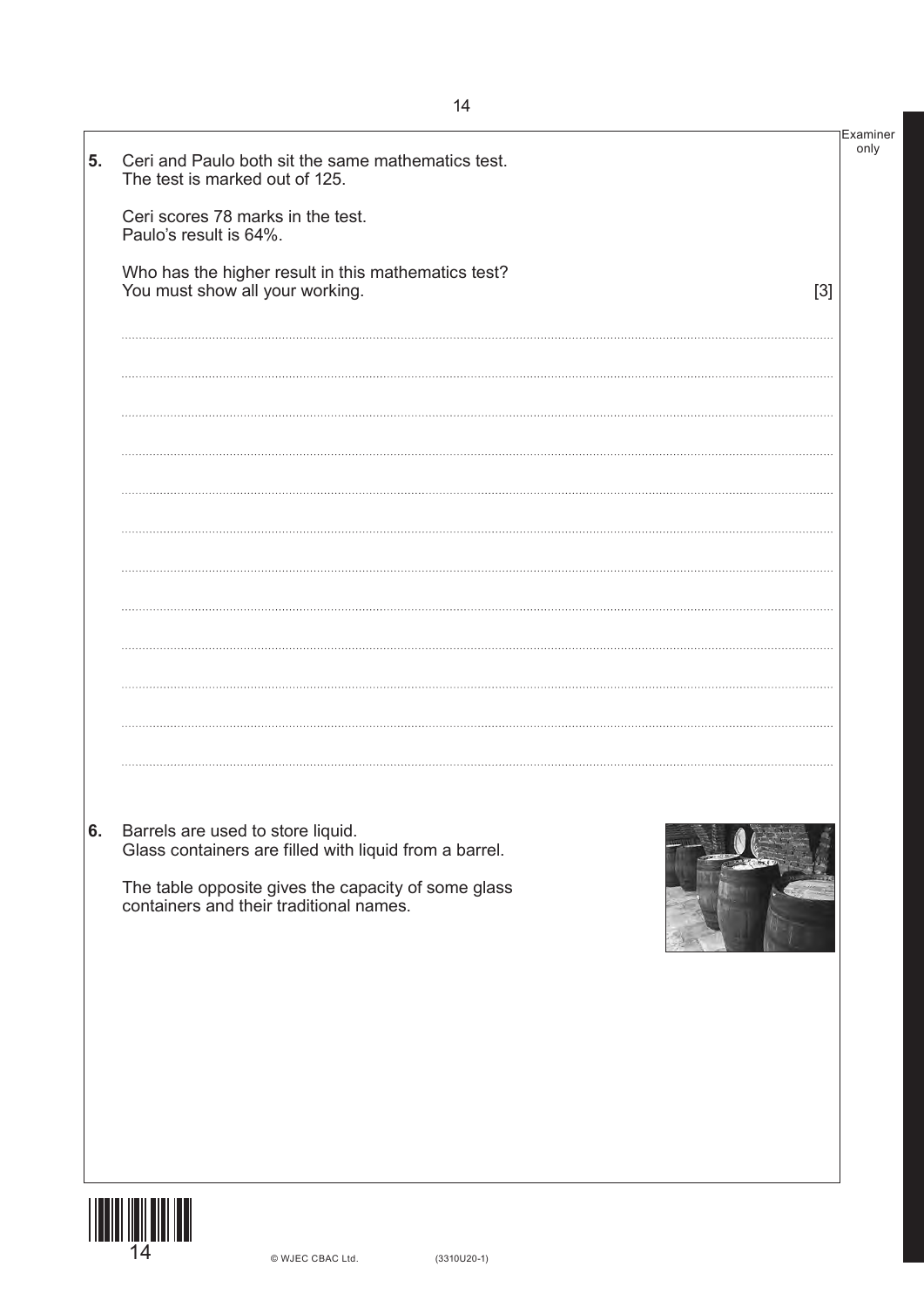only

|           | Capacity in litres  | Number of bottles                                                                                                                |            | <b>Traditional name</b> |
|-----------|---------------------|----------------------------------------------------------------------------------------------------------------------------------|------------|-------------------------|
|           | 0.75                | 1                                                                                                                                |            | <b>Bottle</b>           |
|           | 1.5                 | 2                                                                                                                                |            | Magnum                  |
|           | 3                   | .                                                                                                                                |            | Jéroboam                |
|           | 4.5                 | .                                                                                                                                |            | Réhoboam                |
|           | 6                   | 8                                                                                                                                |            | Methuselah              |
|           | 9                   | 12                                                                                                                               |            | Salmanazar              |
|           | 12                  | .                                                                                                                                |            | <b>Balthazar</b>        |
| (b)       | Circle your answer. | A barrel contains just enough liquid to fill 3 Salmanazars and 1 Magnum.<br>Which of the following amounts does the barrel hold? |            |                         |
| 4 bottles | 28.5 bottles        | $10.5$ bottles                                                                                                                   | 36 bottles | 38 bottles              |
| (c)       |                     | A different barrel contains just enough liquid to fill 30 Magnums.<br>How many Salmanazars can be filled from this barrel?       |            |                         |

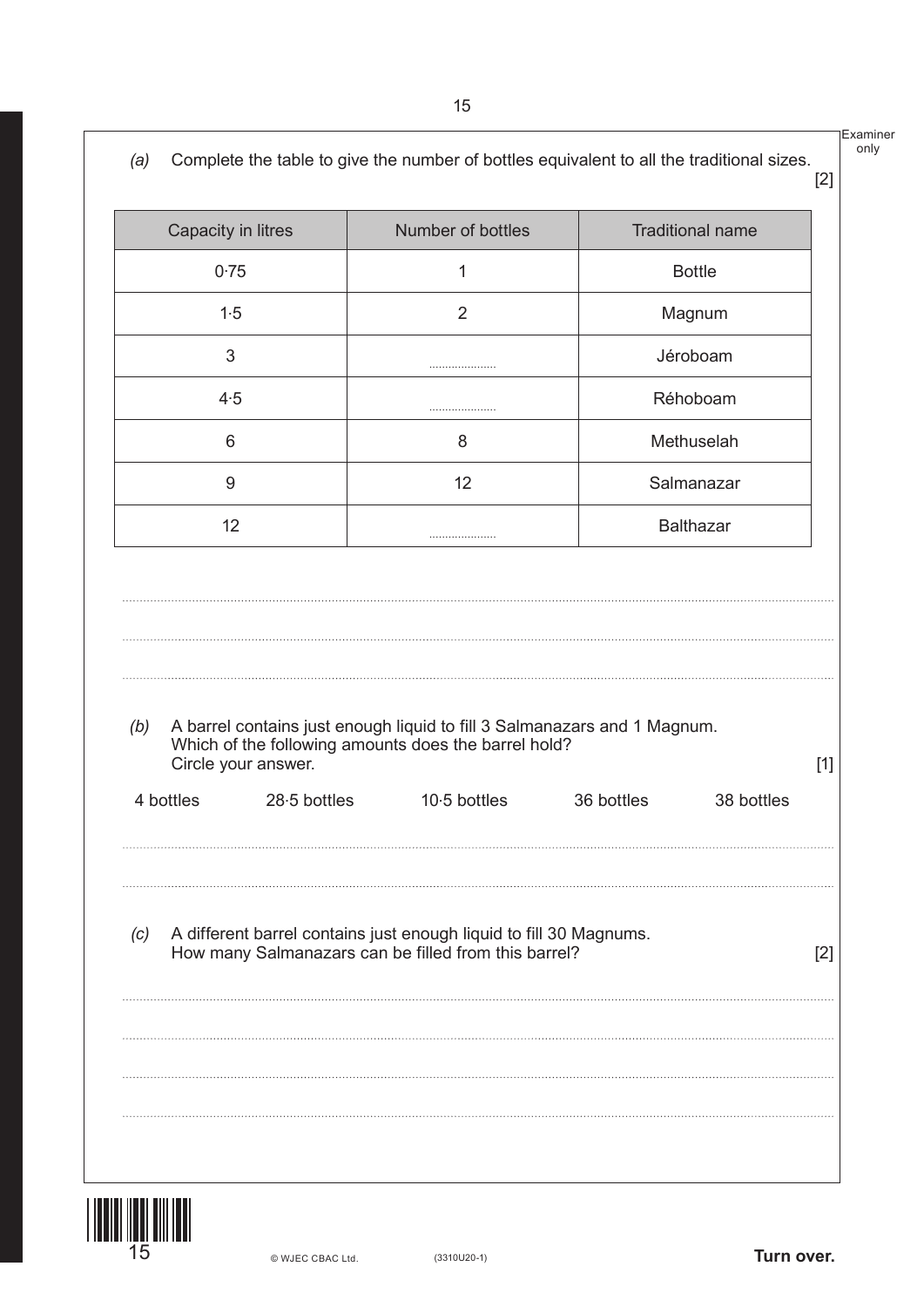| the mode is 18 years,<br>the range of their ages is 8 years,<br>$\bullet$<br>one pupil is 2 years older than the youngest pupil.<br>$\bullet$ |       |
|-----------------------------------------------------------------------------------------------------------------------------------------------|-------|
| Coleen now joins this class.<br>She is two years younger than the mean age of the other 5 pupils.                                             |       |
| How old is Coleen?<br>You must show all your working.                                                                                         | $[4]$ |
|                                                                                                                                               |       |
|                                                                                                                                               |       |
|                                                                                                                                               |       |
|                                                                                                                                               |       |
|                                                                                                                                               |       |
|                                                                                                                                               |       |
|                                                                                                                                               |       |
|                                                                                                                                               |       |
|                                                                                                                                               |       |
|                                                                                                                                               |       |
|                                                                                                                                               |       |
|                                                                                                                                               |       |
|                                                                                                                                               |       |
|                                                                                                                                               |       |
|                                                                                                                                               |       |
|                                                                                                                                               |       |

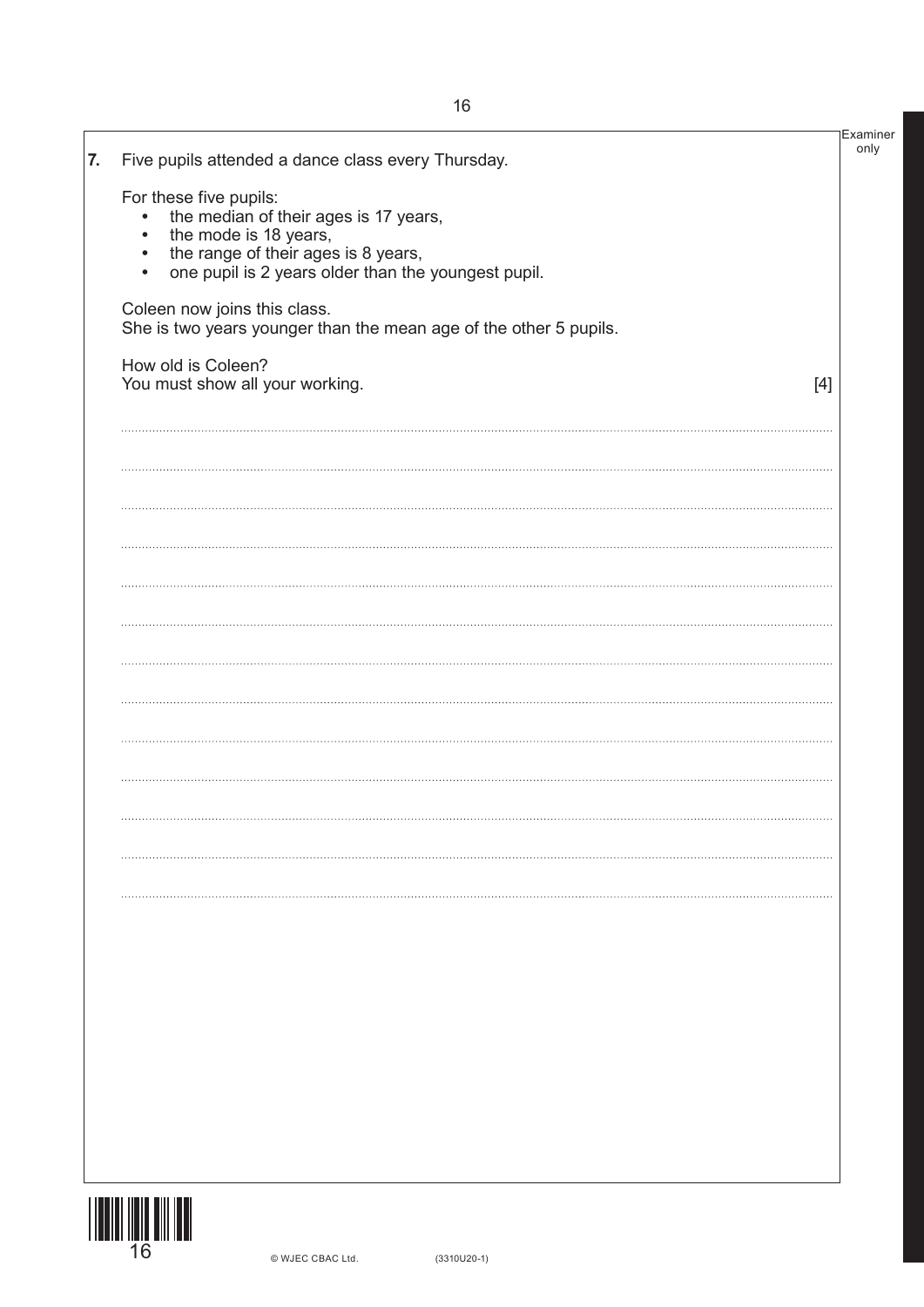| $\frac{6}{11}$ of Jenna's friends have pets.<br>(a)<br>8.                                                                                                                                       | Examiner |
|-------------------------------------------------------------------------------------------------------------------------------------------------------------------------------------------------|----------|
| Of these friends with pets, $\frac{2}{3}$ of them have a dog.                                                                                                                                   |          |
| Use this information to answer each of the following questions.                                                                                                                                 |          |
| Jenna has 33 friends.<br>(i)<br>How many of her friends have a pet?                                                                                                                             | $[2]$    |
| What fraction of Jenna's friends have a dog?<br>(ii)                                                                                                                                            | $[2]$    |
|                                                                                                                                                                                                 |          |
| (b)<br>120 people were surveyed.                                                                                                                                                                |          |
| They were each asked which is their favourite pet: dog, cat or fish.<br>The numbers who answered dog, cat and fish were in the ratio 63 : 39 : 18.<br>Express this ratio in its simplest terms. | $[1]$    |
|                                                                                                                                                                                                 |          |
|                                                                                                                                                                                                 |          |
|                                                                                                                                                                                                 |          |
|                                                                                                                                                                                                 |          |
|                                                                                                                                                                                                 |          |
|                                                                                                                                                                                                 |          |
|                                                                                                                                                                                                 |          |

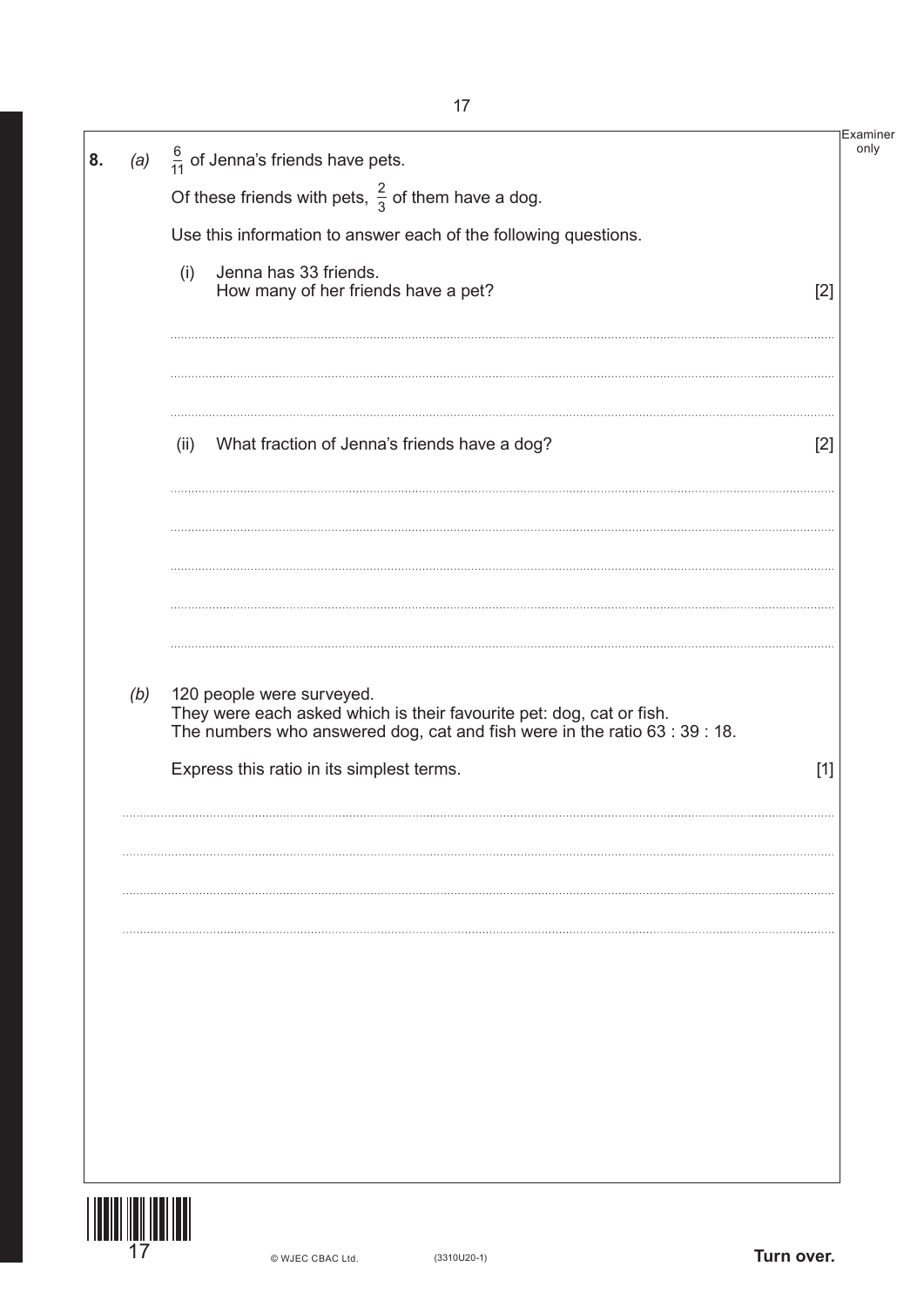



© WJEC CBAC Ltd.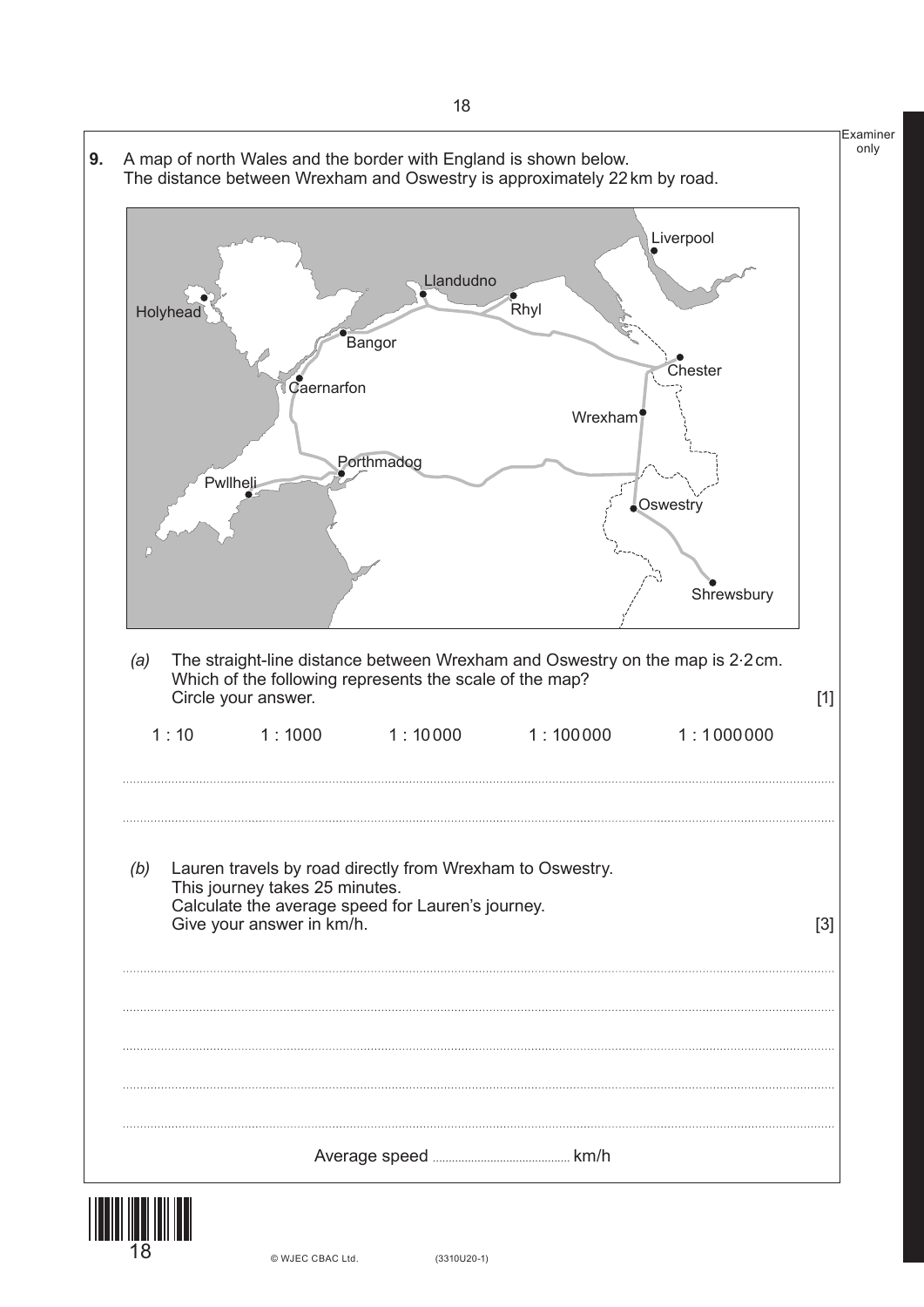



**Turn over.**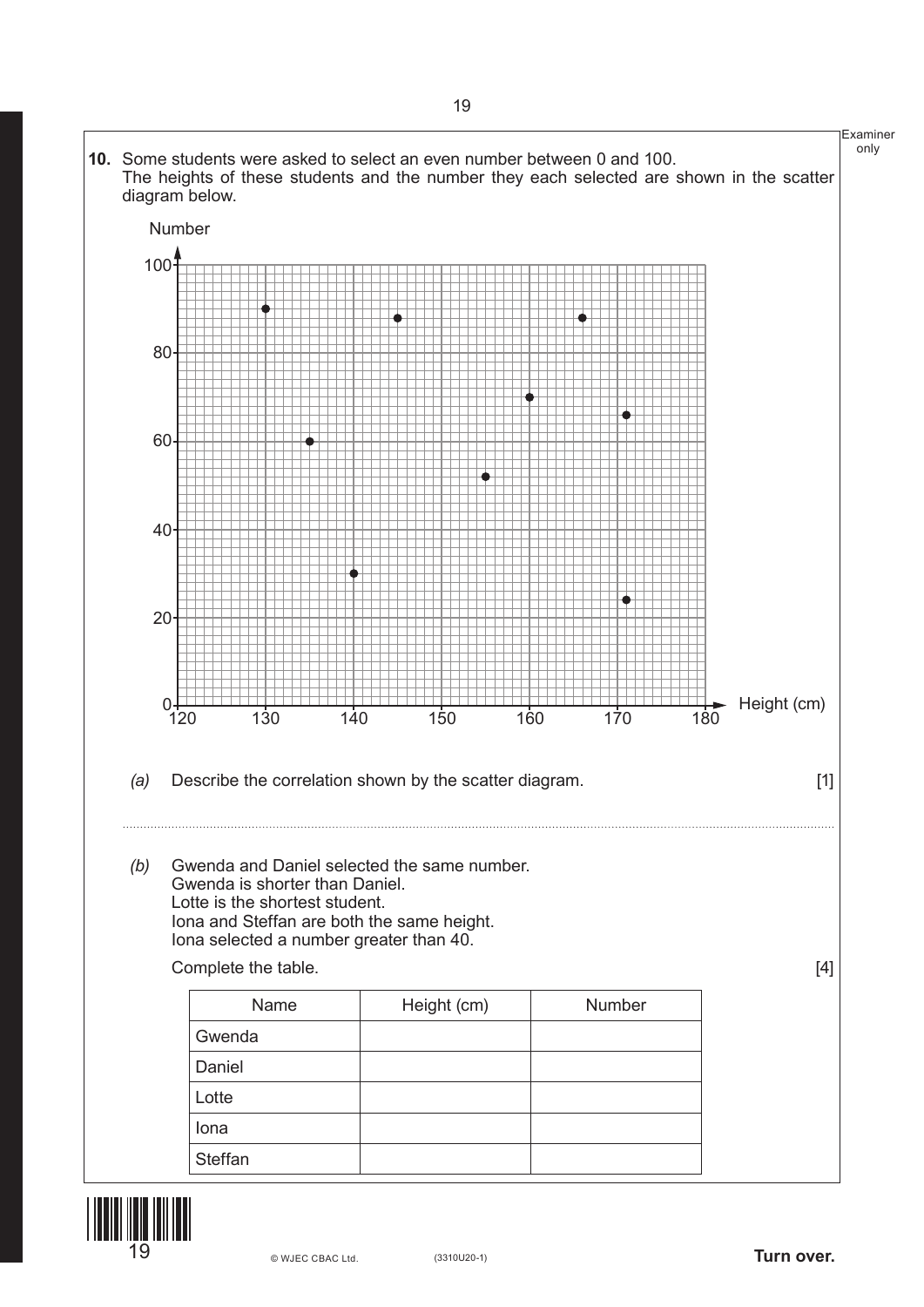|                       | Arianna's pizzeria                                                                                         |                                                                                  |       |  |
|-----------------------|------------------------------------------------------------------------------------------------------------|----------------------------------------------------------------------------------|-------|--|
| All pizzas £8.80 each |                                                                                                            |                                                                                  |       |  |
|                       | Special offers                                                                                             |                                                                                  |       |  |
|                       | Buy 1 pizza, get 1 pizza free<br>OR <sub></sub>                                                            | 35% off the price of every pizza                                                 |       |  |
| (a)                   | Lowri orders 3 pizzas.<br>She wants to pay the least amount possible.<br>Which offer should Lowri ask for? |                                                                                  |       |  |
|                       | Buy 1 pizza, get 1 pizza free                                                                              | 35% off the price of every pizza                                                 |       |  |
|                       | You must give the total cost of each of the offers.<br>You must show all your working.                     |                                                                                  |       |  |
|                       |                                                                                                            |                                                                                  |       |  |
|                       |                                                                                                            |                                                                                  |       |  |
|                       |                                                                                                            |                                                                                  |       |  |
|                       |                                                                                                            |                                                                                  |       |  |
|                       |                                                                                                            |                                                                                  |       |  |
|                       |                                                                                                            |                                                                                  |       |  |
|                       |                                                                                                            |                                                                                  |       |  |
|                       |                                                                                                            |                                                                                  |       |  |
|                       | Noah wants to order 10 pizzas.                                                                             |                                                                                  |       |  |
| (b)                   |                                                                                                            | Explain why 'buy 1 pizza, get 1 pizza free' would be the better of the 2 offers. | $[1]$ |  |
|                       | Do not use any calculations.                                                                               |                                                                                  |       |  |
|                       |                                                                                                            |                                                                                  |       |  |
|                       | <b>END OF PAPER</b>                                                                                        |                                                                                  |       |  |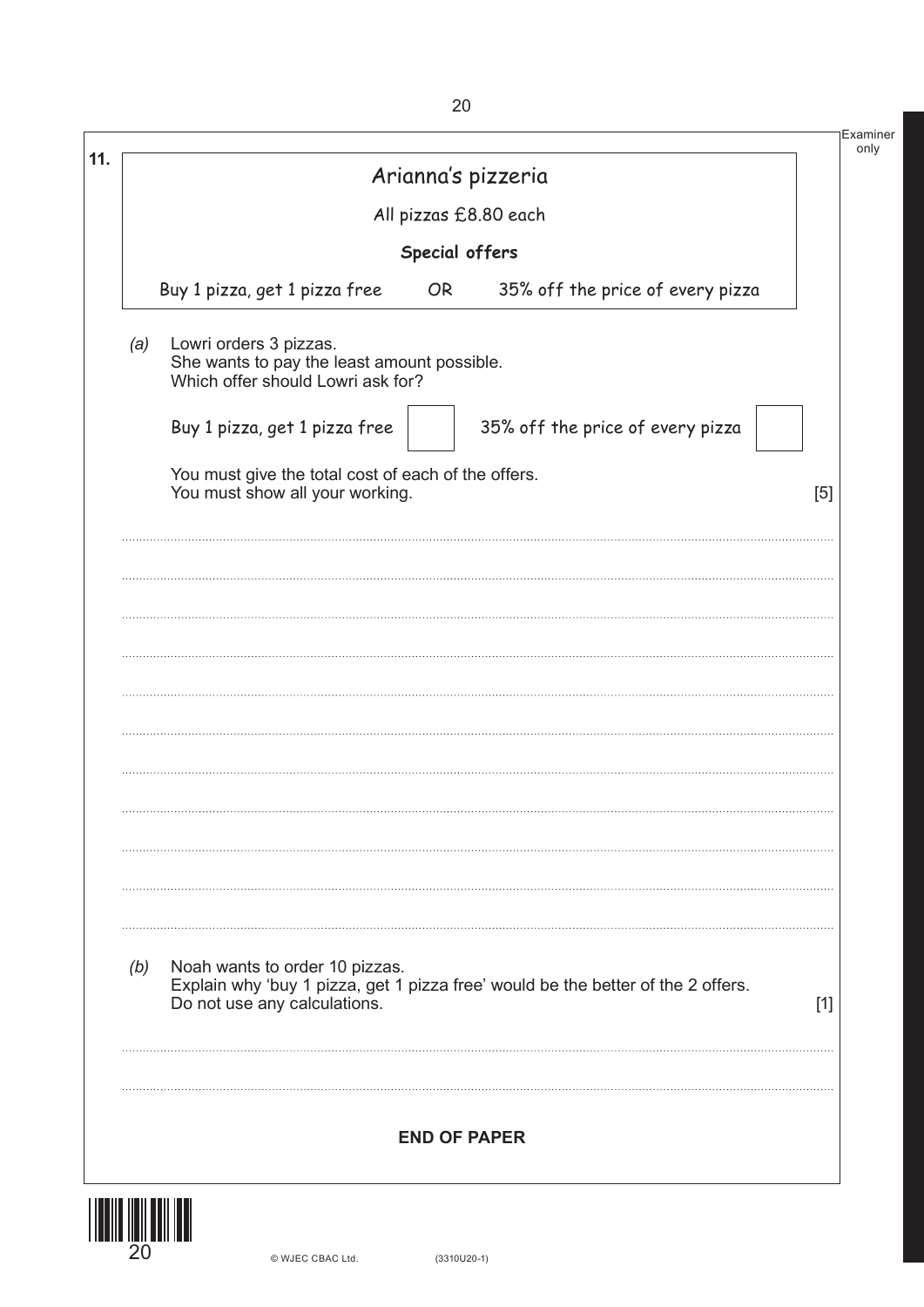| Question<br>number | Additional page, if required.<br>Write the question number(s) in the left-hand margin. | Examiner<br>only |
|--------------------|----------------------------------------------------------------------------------------|------------------|
|                    |                                                                                        |                  |
|                    |                                                                                        |                  |
|                    |                                                                                        |                  |
|                    |                                                                                        |                  |
|                    |                                                                                        |                  |
|                    |                                                                                        |                  |
|                    |                                                                                        |                  |
|                    |                                                                                        |                  |
|                    |                                                                                        |                  |
|                    |                                                                                        |                  |
|                    |                                                                                        |                  |
|                    |                                                                                        |                  |
|                    |                                                                                        |                  |
|                    |                                                                                        |                  |
|                    |                                                                                        |                  |
|                    |                                                                                        |                  |
|                    |                                                                                        |                  |
|                    |                                                                                        |                  |
|                    |                                                                                        |                  |
|                    |                                                                                        |                  |
|                    |                                                                                        |                  |
|                    |                                                                                        |                  |
|                    |                                                                                        |                  |
|                    |                                                                                        |                  |
|                    |                                                                                        |                  |
|                    |                                                                                        |                  |
|                    |                                                                                        |                  |
|                    |                                                                                        |                  |
|                    |                                                                                        |                  |
|                    |                                                                                        |                  |
|                    |                                                                                        |                  |
|                    |                                                                                        |                  |
|                    |                                                                                        |                  |
|                    |                                                                                        |                  |
|                    |                                                                                        |                  |
|                    |                                                                                        |                  |
|                    |                                                                                        |                  |
|                    |                                                                                        |                  |

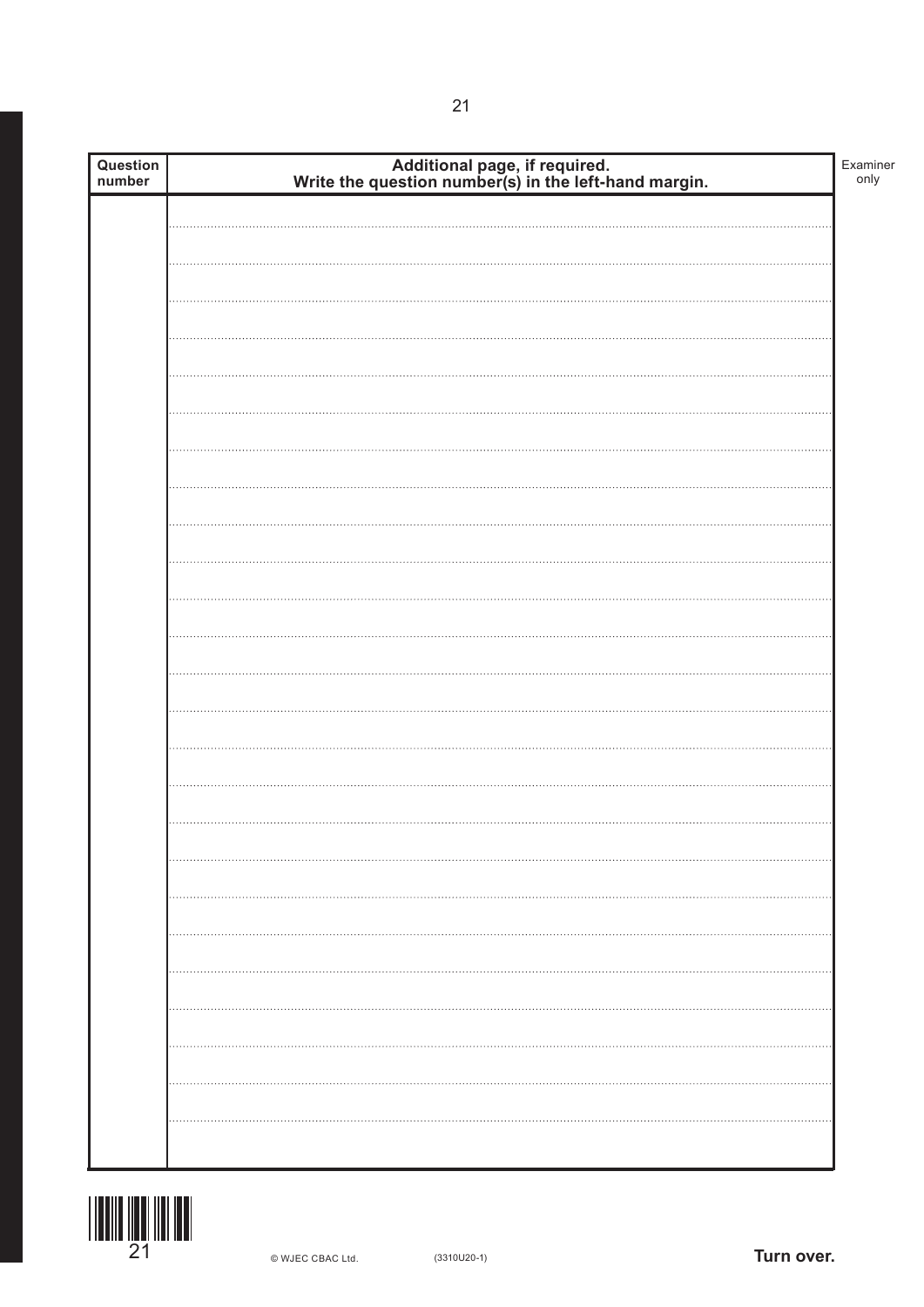22

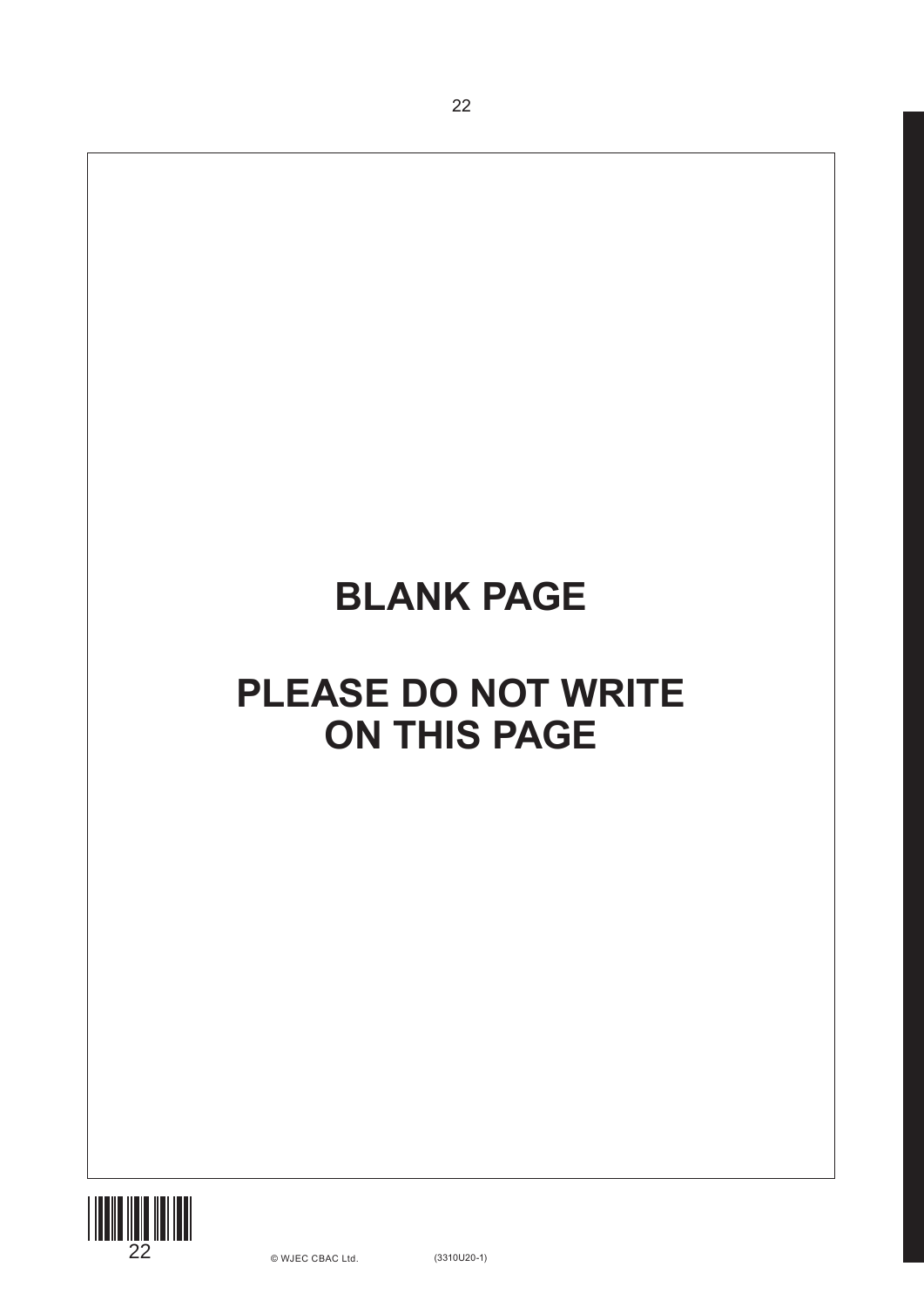23